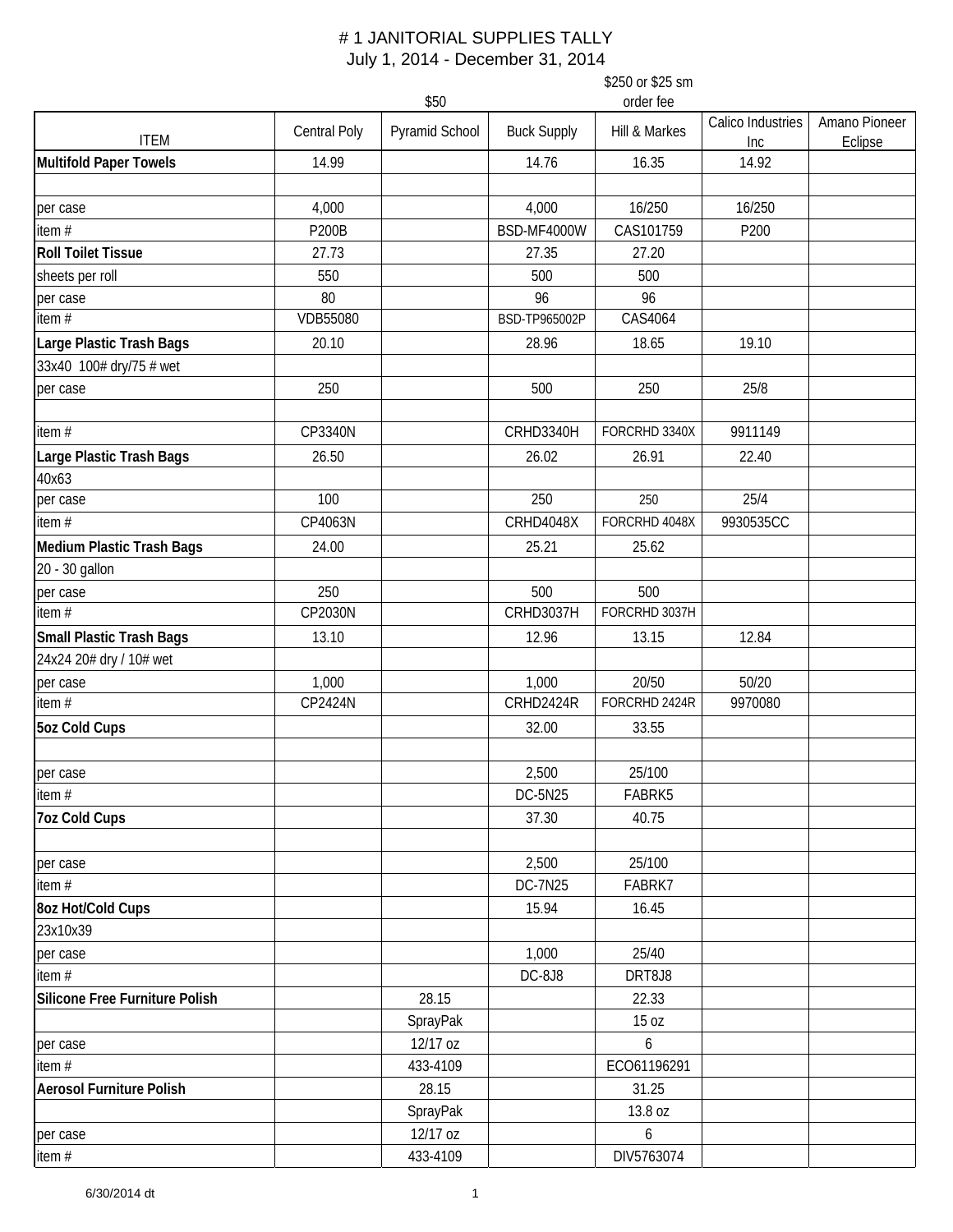| <b>ITEM</b>                         | Central Poly | Pyramid School | <b>Buck Supply</b> | Hill & Markes    | Calico Industries<br>Inc | Amano Pioneer<br>Eclipse |
|-------------------------------------|--------------|----------------|--------------------|------------------|--------------------------|--------------------------|
| Liquid Disinfectant / Cleaner (non- |              |                |                    |                  |                          |                          |
| abrasive) Comet                     |              | 36.98          |                    | 42.41            |                          |                          |
|                                     |              | 32 oz          |                    | 32 oz            |                          |                          |
| per case                            |              | 9              |                    | 8                |                          |                          |
| item $#$                            |              | PGC53835       |                    | PNG 02287        |                          |                          |
| Roll Paper Towel - White            | 17.67        |                | 17.60              | 17.20            |                          |                          |
|                                     | 85           |                | 85                 | 85               |                          |                          |
| per case                            | 30           |                | 30                 | 30               |                          |                          |
| item#                               | 6350         |                | 74073              | CAS4073A1        |                          |                          |
| Roll Paper Towel - Brown            |              |                | 20.50              | 17.20            |                          |                          |
|                                     |              |                | 250                | white            |                          |                          |
| per case                            |              |                | 12                 | 30/85            |                          |                          |
| item #                              |              |                | GP-28290           | CAS4073A1        |                          |                          |
| <b>Brawny Paper Towel</b>           |              |                |                    | 48.50            |                          |                          |
|                                     |              |                |                    |                  |                          |                          |
| per case                            |              |                |                    | 30 / 44 sht      |                          |                          |
| item #                              |              |                |                    | PNG 88275        |                          |                          |
| <b>Spray Disinfectant</b>           |              | 26.39          |                    |                  |                          |                          |
|                                     |              | SprayPak       |                    |                  |                          |                          |
| per case                            |              | 12/16.5 oz     |                    |                  |                          |                          |
| item #                              |              | 433-4104       |                    |                  |                          |                          |
| <b>Spray Disinfectant</b>           |              | 26.39          |                    | 26.23            |                          |                          |
| SPRAY PAK or equal                  |              | SprayPak       |                    | 19oz Claire      |                          |                          |
| per case                            |              | 12/16.5 oz     |                    | 12               |                          |                          |
| item#                               |              | 433-4104       |                    | CLRCS238         |                          |                          |
|                                     |              |                |                    |                  |                          |                          |
| Liquid All Purpose Bathroom Cleaner |              |                |                    | 18.85            |                          | 19.42                    |
|                                     |              |                |                    | gal              |                          | qt                       |
| per case<br>item #                  |              |                |                    | 4<br>SMZF1232004 |                          | 12<br>3048Q12            |
|                                     |              |                |                    |                  |                          |                          |
| Bleach                              |              |                | 9.40               | 13.50            |                          |                          |
|                                     |              |                | Austin             | 121 oz           |                          |                          |
| per case                            |              |                | 6 gal              | 3                |                          |                          |
| item #                              |              |                | CR-BLEACH-6        | CLX30966         |                          |                          |
| Oxiclean                            |              |                |                    |                  |                          |                          |
| $25$ lb                             |              |                |                    |                  |                          |                          |
| per case                            |              |                |                    |                  |                          |                          |
| item #                              |              |                |                    |                  |                          |                          |
| Plunger                             |              | 2.73           |                    |                  | 2.84                     |                          |
|                                     |              | ea             |                    |                  | ea                       |                          |
| per case                            |              | $12$ / $ctn$   |                    |                  | 24                       |                          |
| item #                              |              | 280174         |                    |                  | 280174                   |                          |
| Toilet Brush w/Holder               |              | 3.14           |                    |                  |                          |                          |
|                                     |              | ea             |                    |                  |                          |                          |
| per case                            |              | $6$ / $ctn$    |                    |                  |                          |                          |
| item #                              |              | J506000        |                    |                  |                          |                          |
| <b>Brooms</b>                       |              | 3.94           | 8.99               | 4.25             | 3.74                     |                          |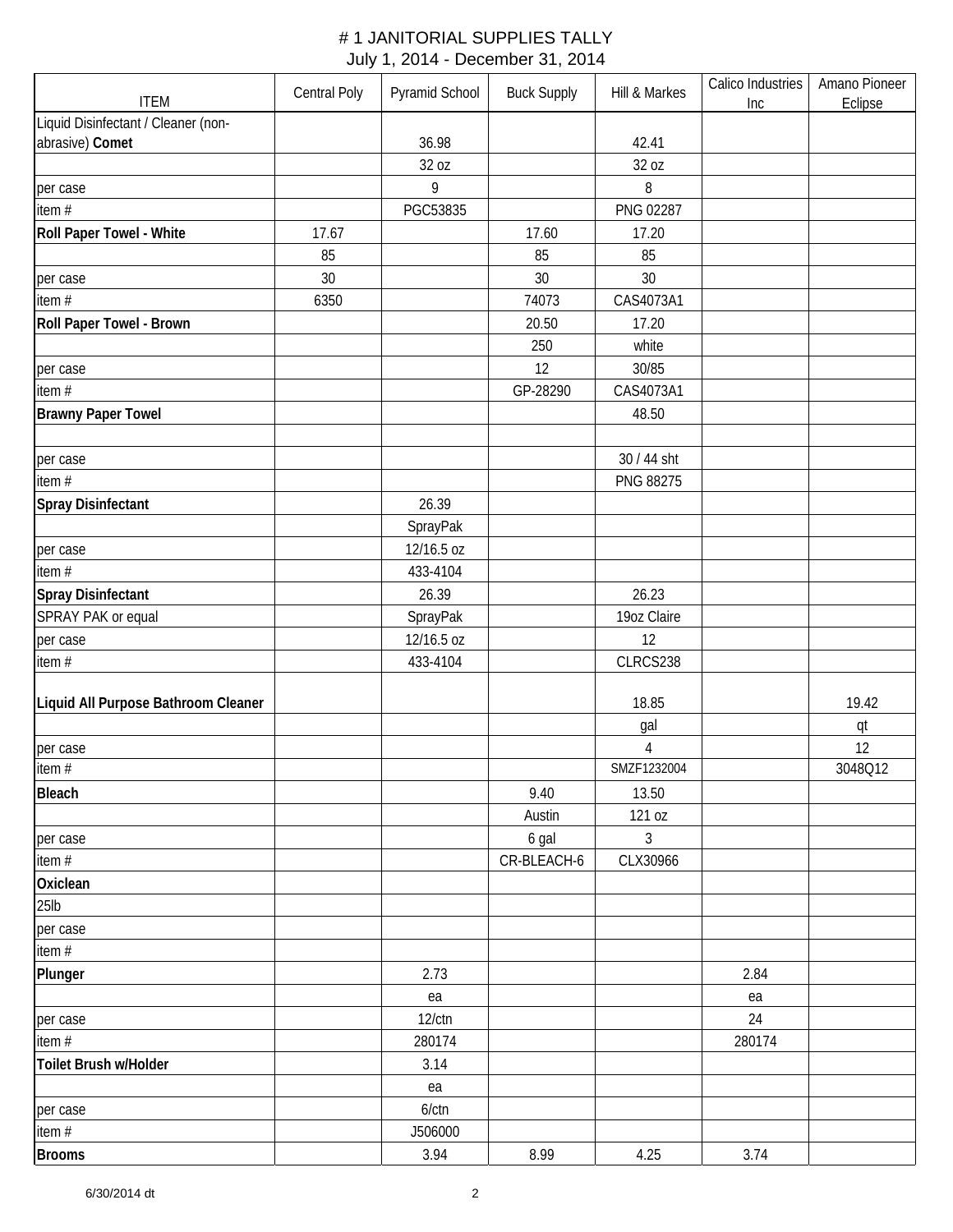| <b>ITEM</b>                                            | Central Poly | Pyramid School | <b>Buck Supply</b> | Hill & Markes | Calico Industries<br>Inc | Amano Pioneer<br>Eclipse |
|--------------------------------------------------------|--------------|----------------|--------------------|---------------|--------------------------|--------------------------|
|                                                        |              | ea             |                    |               | ea                       |                          |
| per case                                               |              | 6/cs           | ea                 | EA            | 6                        |                          |
| item #                                                 |              | 00303NB        | LG-UNS932C         | CONE502018    | 00303NB                  |                          |
| Liquid Bowl Cleaner                                    |              |                |                    | 16.37         |                          | 18.28                    |
|                                                        |              |                |                    |               |                          |                          |
|                                                        |              |                |                    | 32 oz<br>12   |                          | qt                       |
| per case<br>item #                                     |              |                |                    | SMZF1175012   |                          | 12<br>3040Q12            |
|                                                        |              |                |                    |               |                          |                          |
| Air Deodorizer                                         |              |                |                    | 22.20         |                          |                          |
|                                                        |              |                |                    | qt            |                          |                          |
| per case                                               |              |                |                    | 12            |                          |                          |
| item #                                                 |              |                |                    | SMZL2107012   |                          |                          |
| Air Freshener - 9.7 oz Febreze Air<br>Effects or equal |              |                |                    |               |                          |                          |
|                                                        |              |                |                    |               |                          |                          |
|                                                        |              |                |                    |               |                          |                          |
| per case<br>item $#$                                   |              |                |                    |               |                          |                          |
|                                                        |              |                |                    |               |                          |                          |
| Odor Obsorbing Gel - 8 oz Natural<br>Magic or equal    |              |                |                    |               |                          |                          |
|                                                        |              |                |                    |               |                          |                          |
| per case                                               |              |                |                    |               |                          |                          |
| item #                                                 |              |                |                    |               |                          |                          |
| <b>8oz Mop Head</b>                                    |              | 23.88          |                    |               | 19.35                    |                          |
|                                                        |              |                |                    |               |                          |                          |
| per case                                               |              | 12             |                    |               | 12                       |                          |
| item #                                                 |              | CM2012SG       |                    |               | 00307                    |                          |
| 16oz Mop Head                                          |              | 25.08          | 2.54               | 37.46         | 33.02                    |                          |
|                                                        |              |                | ea                 |               |                          |                          |
| per case                                               |              | 12             | 12/cs              | 12            | 12                       |                          |
| item#                                                  |              | CM2016\$       | GS-AWM7516         | TUWDOL161     | 3104                     |                          |
| 20oz Mop Head                                          |              | 29.40          | 2.97               | 42.66         | 38.24                    |                          |
|                                                        |              |                | ea                 |               |                          |                          |
| per case                                               |              | 12             | 12/cs              | 12            | 12                       |                          |
| item#                                                  |              | CM2020\$       | GS-AWM7520         | TUWDOL201     | 311                      |                          |
| Cotton Wall Mop Pad - 5"x8 1/2" -                      |              |                |                    |               |                          |                          |
| Geerpes 9502 or equal                                  |              | 95.88          |                    |               |                          |                          |
|                                                        |              |                |                    |               |                          |                          |
| per case                                               |              | 12/cs          |                    |               |                          |                          |
| item #                                                 |              | 9502           |                    |               |                          |                          |
| 1/2"                                                   |              |                |                    |               |                          |                          |
|                                                        |              |                |                    |               |                          |                          |
| per case                                               |              |                |                    |               |                          |                          |
| item #                                                 |              |                |                    |               |                          |                          |
| Handle for above Microfiber Wall                       |              |                |                    |               |                          |                          |
| Wash Mop                                               |              |                |                    |               |                          |                          |
|                                                        |              |                |                    |               |                          |                          |
| per case                                               |              |                |                    |               |                          |                          |
| item #                                                 |              |                |                    |               |                          |                          |
| Murphy's Oil                                           |              | 74.98          | 47.90              | 52.50         |                          |                          |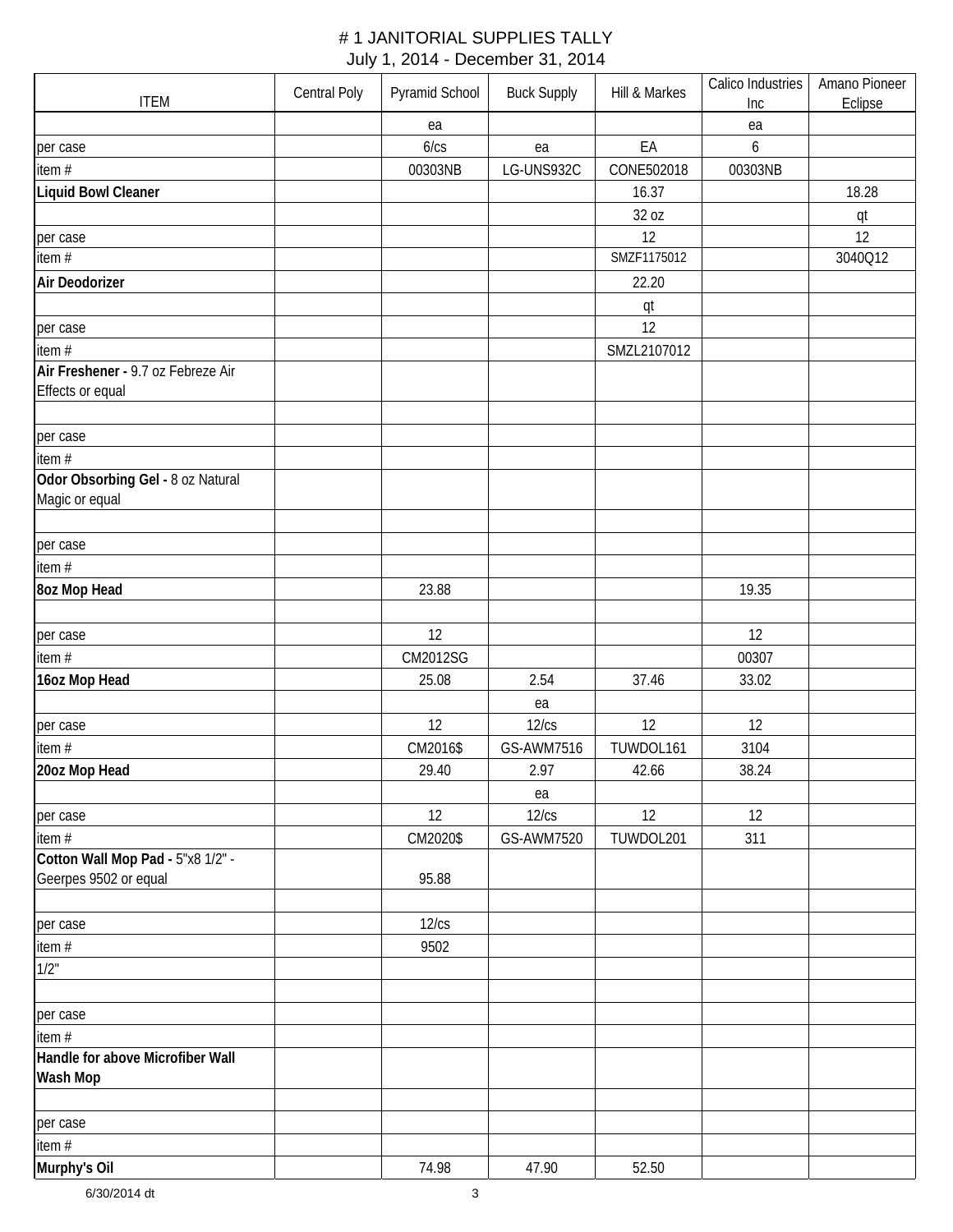| <b>ITEM</b>                       | Central Poly | Pyramid School | <b>Buck Supply</b> | Hill & Markes    | Calico Industries<br>Inc | Amano Pioneer<br>Eclipse |
|-----------------------------------|--------------|----------------|--------------------|------------------|--------------------------|--------------------------|
|                                   |              | gal            | gal                | gal              |                          |                          |
| per case                          |              | $\overline{4}$ | $\overline{4}$     | $\overline{4}$   |                          |                          |
| item#                             |              | MUR01103       | LG-MUR01103        | CPL1103          |                          |                          |
| Bully creme cleanser -qt          |              |                | 25.33              | 19.50            |                          | 23.15                    |
|                                   |              |                | 32 oz              | qt               |                          | qt                       |
| per case                          |              |                | 12                 | 12               |                          | 12                       |
| item #                            |              |                | MP-BUY-32          | SMZG1325012      |                          | 3047Q12                  |
| Ammonia                           |              |                | 12.35              | 12.35            |                          |                          |
|                                   |              |                |                    |                  |                          |                          |
| per case                          |              |                | 4 gal              | 4 gal            |                          |                          |
| item#                             |              |                | CR-AMMONIA-6       | JAB22770521      |                          |                          |
| Powder Cleaner                    |              | 22.28          |                    | 22.15            |                          |                          |
|                                   |              | 21 oz BABO     |                    | 21 oz Babo       |                          |                          |
| per case                          |              | 24             |                    | 24               |                          |                          |
| item#                             |              | P752088        |                    | CAL752088        |                          |                          |
| 32oz Spray Bottles                |              | .42            | .49                | .44              | .43                      |                          |
|                                   |              | ea             | ea                 | ea               | ea                       |                          |
| per case                          |              | 12/cs          |                    |                  |                          |                          |
| item#                             |              | 5032WG         | BSD-32ozSPRAY      | <b>IMP5032WG</b> | 36120123                 |                          |
| <b>Trigger Sprayers</b>           |              | .39            | .56                | .43              | .34                      |                          |
|                                   |              | ea             | ea                 | ea               | ea                       |                          |
| per case                          |              | 12/cs          |                    |                  |                          |                          |
| item #                            |              | 4902           | LG-UNS59109        | <b>IMP4902</b>   | 36100103                 |                          |
| Oil Based Stainless Steel Cleaner |              | 23.08          |                    | 22.95            |                          | 47.39                    |
|                                   |              | Chase          |                    | 18 oz            |                          | 15 oz                    |
| per case                          |              | 12/18 oz       |                    | 12               |                          | 12                       |
| item $#$                          |              | 433-411        |                    | CLRCS234         |                          | 319A12                   |
| Stainless Steel Cleaner           |              | 23.08          |                    | 22.95            |                          | 47.39                    |
|                                   |              | Chase          |                    | 18 oz            |                          | 15 oz                    |
| per case                          |              | 12/18 oz       |                    | 12               |                          | 12                       |
| item #                            |              | 433-4111       |                    | CLRCS234         |                          | 319A12                   |
| <b>Mop Handles</b>                |              | 8.84           |                    | 10.00            | 6.44                     |                          |
|                                   |              | ea             |                    | ea               | ea                       |                          |
| per case                          |              | $12$ / $ctn$   |                    | 12/cs            |                          |                          |
| item #                            |              | 94             |                    | IMP94            | 01207NB                  |                          |
| <b>Floor Wax</b>                  |              |                |                    | 44.50            |                          | 28.75                    |
|                                   |              |                |                    | 2-3 weeks        |                          | $2.5$ gal                |
| per case                          |              |                |                    | 5 gal            |                          | $\overline{2}$           |
| item #                            |              |                |                    | SMZCS0740005     |                          | 144FS                    |
| <b>Floor Stripper</b>             |              |                |                    | 31.10            |                          | 33.14                    |
|                                   |              |                |                    | 2-3 weeks        |                          | $2.5$ gal                |
| per case                          |              |                |                    | 5 gal            |                          | $\overline{2}$           |
| item #                            |              |                |                    | SMZR3025005      |                          | 516FS                    |
| <b>Floor Finish</b>               |              |                |                    | 44.50            |                          | 28.75                    |
|                                   |              |                |                    | 2-3 weeks        |                          | $2.5$ gal                |
| per case                          |              |                |                    | 5 gal            |                          | $\overline{2}$           |
| item $#$                          |              |                |                    | SMZCS0740005     |                          | 144FS                    |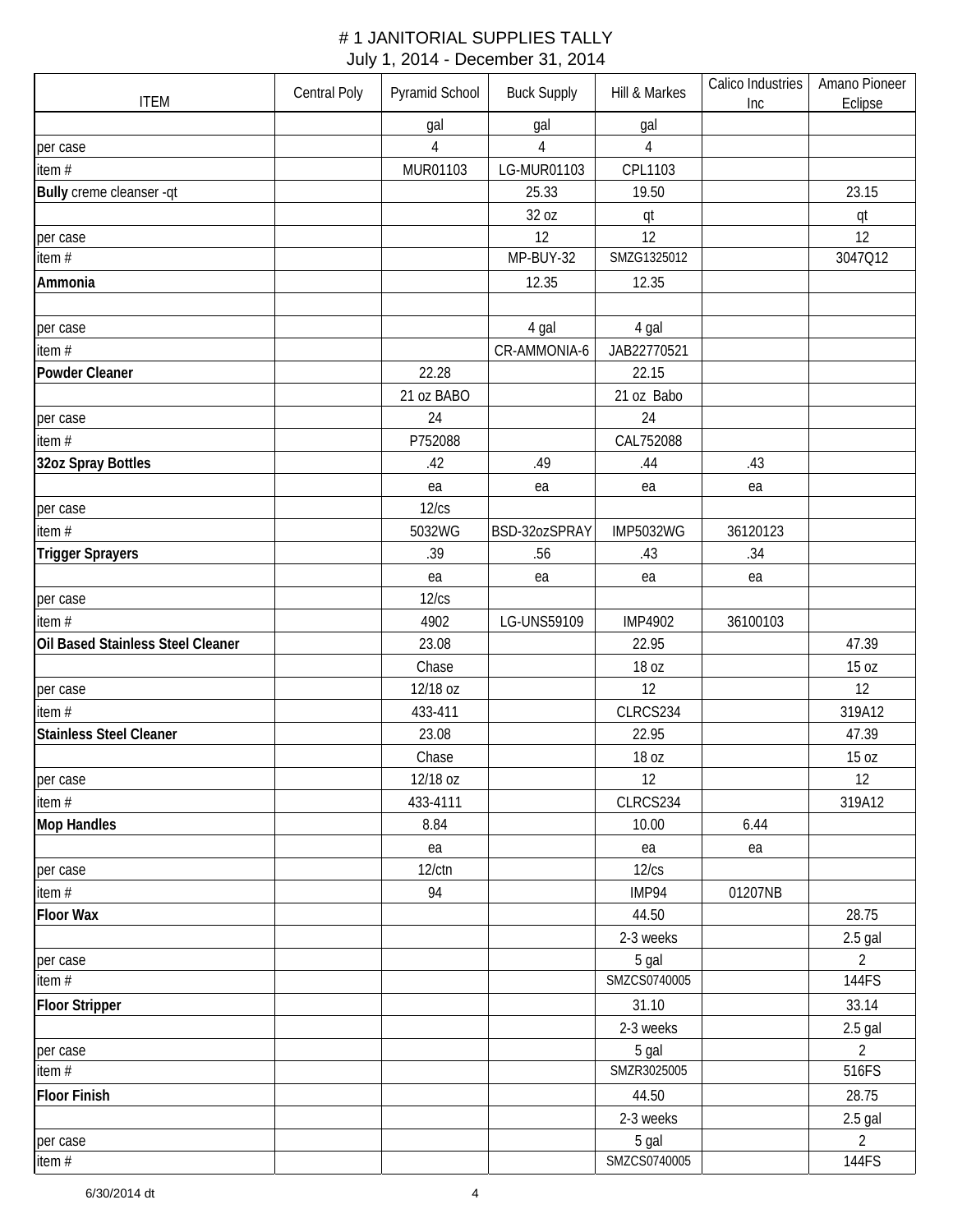| <b>ITEM</b>                          | <b>Central Poly</b> | Pyramid School | <b>Buck Supply</b> | Hill & Markes  | Calico Industries<br>Inc | Amano Pioneer<br>Eclipse |
|--------------------------------------|---------------------|----------------|--------------------|----------------|--------------------------|--------------------------|
| <b>Laundry Detergent</b>             |                     |                |                    | 22.35          |                          |                          |
|                                      |                     |                |                    | Simoniz        |                          |                          |
| per case                             |                     |                |                    | 50#            |                          |                          |
| item #                               |                     |                |                    | SMZC0597050    |                          |                          |
| <b>Dish Detergent</b>                |                     |                |                    | 18.75          |                          |                          |
|                                      |                     |                |                    | gal            |                          |                          |
| per case                             |                     |                |                    | $\overline{4}$ |                          |                          |
| item #                               |                     |                |                    | SMZP2705004    |                          |                          |
| Cleaner / Degreaser                  |                     |                |                    | 15.00          |                          | 36.08                    |
| Simonize AP7                         |                     |                |                    | gal            |                          | gal                      |
| per case                             |                     |                |                    | 4              |                          | $\overline{4}$           |
| item #                               |                     |                |                    | SMZP2666004    |                          | 332 MP                   |
| Cleaner / Degreaser                  |                     |                |                    | 19.90          |                          | 17.98                    |
| Simonize Strike Force                |                     |                |                    | qt             |                          | qt                       |
| per case                             |                     |                |                    | 12             |                          | 12                       |
| item #                               |                     |                |                    | SMZC0595012    |                          | 332RTU                   |
| <b>GOJO Liquid Hand Soap</b>         |                     |                |                    | 42.15          |                          |                          |
| 2L-2217                              |                     |                |                    | 2000ml         |                          |                          |
| per case                             |                     |                |                    | $\overline{4}$ |                          |                          |
| item#                                |                     |                |                    | GJ221704       |                          |                          |
| <b>Liquid Hand Soap</b>              |                     |                |                    | 18.48          |                          |                          |
|                                      |                     |                |                    | gal            |                          |                          |
| per case                             |                     |                |                    | 4              |                          |                          |
| item #                               |                     |                |                    | SMZCS025004    |                          |                          |
| <b>Hand Sanitizers</b>               |                     |                | 43.25              | 45.40          |                          |                          |
| Purell 9656/9657                     |                     |                | 800ml              | 800ml          |                          |                          |
| per case                             |                     |                | 6                  | 6              |                          |                          |
| item#                                |                     |                | LG-GOJ965606       | GJ965606       |                          |                          |
| Hand Sanitizers Foam                 |                     |                | 49.30              | 51.82          |                          |                          |
| 5392                                 |                     |                | 1200ml             | 1200ml         |                          |                          |
| per case                             |                     |                | $\overline{2}$     | $\overline{2}$ |                          |                          |
| item #                               |                     |                | LG-GOJ539202       | GJ539202       |                          |                          |
| Single Use Laundry Det               |                     |                | 29.97              | 29.35          |                          |                          |
|                                      |                     |                | 20Z                | 2 oz           |                          |                          |
| per case                             |                     |                | 100                | 100            |                          |                          |
| item#                                |                     |                | LG-VEN2979267      | VEN2979267     |                          |                          |
| Prolux Vacuum Bags                   |                     |                |                    |                |                          |                          |
|                                      |                     |                |                    |                |                          |                          |
|                                      |                     |                |                    |                |                          |                          |
| Mighty Mite Type MM Vacuum Bags      |                     |                |                    |                |                          |                          |
| per case                             |                     |                |                    |                |                          |                          |
| item $#$                             |                     |                |                    |                |                          |                          |
| Sanitaire Vacuum Bags - UP 1 - 9100, |                     |                |                    |                |                          |                          |
| C4900                                |                     |                |                    |                |                          |                          |
|                                      |                     |                |                    |                |                          |                          |
| per case                             |                     |                |                    |                |                          |                          |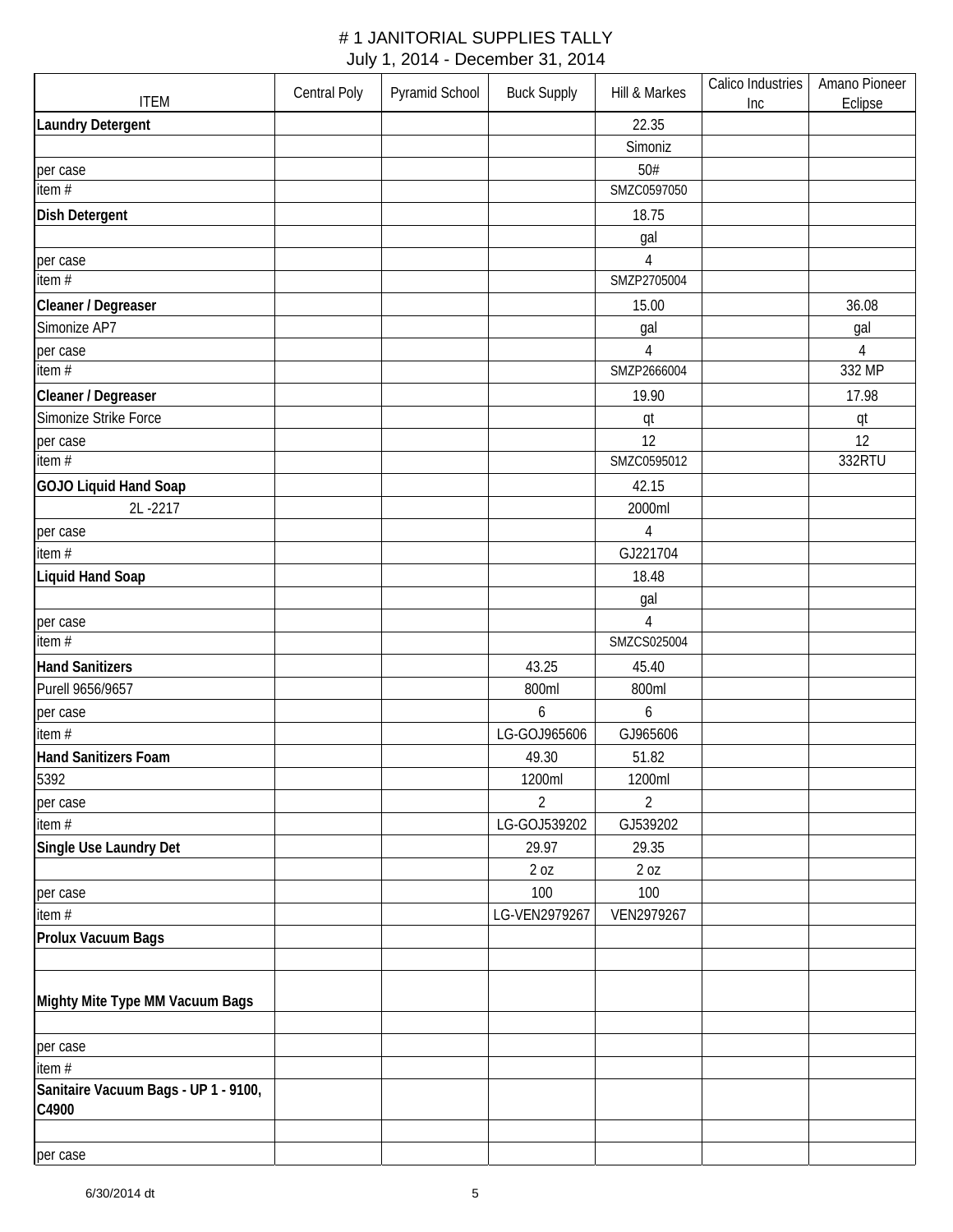| <b>ITEM</b>                                   | <b>Central Poly</b> | Pyramid School | <b>Buck Supply</b> | Hill & Markes  | Calico Industries<br>Inc | Amano Pioneer<br>Eclipse |
|-----------------------------------------------|---------------------|----------------|--------------------|----------------|--------------------------|--------------------------|
| item#                                         |                     |                |                    |                |                          |                          |
|                                               |                     |                |                    |                |                          |                          |
| Sanitaire Vacuum Bags - SD - P1/6600          |                     |                |                    |                |                          |                          |
|                                               |                     |                |                    |                |                          |                          |
| Vacuum Cleaner Scent Tabs - Style<br>515      |                     |                |                    |                |                          |                          |
|                                               |                     |                |                    |                |                          |                          |
| Ecolab TriStar Flexylight                     |                     |                |                    | 122.82         |                          |                          |
| #16326                                        |                     |                |                    |                |                          |                          |
| per case                                      |                     |                |                    | 5 gal          |                          |                          |
| item #                                        |                     |                |                    | ECO16326       |                          |                          |
| <b>Ecolab Neutral Floor Cleaner</b>           |                     |                |                    | 49.50          |                          | 12.31                    |
| #6100035                                      |                     |                |                    | 2 liter        |                          | $2.5$ gal                |
| per case                                      |                     |                |                    | $\overline{2}$ |                          | $\overline{2}$           |
| item#                                         |                     |                |                    | ECO6100035     |                          | 301FS                    |
| Ecolab Heavy Duty Bathroom Cleaner            |                     |                |                    |                |                          |                          |
| Disinfectant                                  |                     |                |                    | 71.86          |                          | 24.27                    |
| #10158                                        |                     |                |                    | 2 liter        |                          | $2.5$ gal                |
| per case                                      |                     |                |                    | $\overline{2}$ |                          | $\overline{2}$           |
| item#                                         |                     |                |                    | ECO10158       |                          | 605FS                    |
| Ecolab Orange Force                           |                     |                |                    | 49.39          |                          | 15.38                    |
| #21038                                        |                     |                |                    | 2 liter        |                          | $2.5$ gal                |
| per case                                      |                     |                |                    | 2              |                          | 2                        |
| item #                                        |                     |                |                    | ECO21038       |                          | 314FS                    |
| Ecolab Revitalize Perfusion Carpet<br>Cleaner |                     |                |                    | 81.35          |                          | 34.49                    |
| #10379                                        |                     |                |                    | 2-3 week       |                          | gal                      |
| per case                                      |                     |                |                    | 10#            |                          | 4                        |
| item $#$                                      |                     |                |                    | ECO10379       |                          | 831MP                    |
| <b>Ecolab Revitalize Encapsulation</b>        |                     |                |                    |                |                          |                          |
| <b>Carpet Cleaner</b>                         |                     |                |                    | 80.65          |                          | 46.22                    |
| #61495099                                     |                     |                |                    | 2-3 week       |                          | gal                      |
| per case                                      |                     |                |                    | $4$ /gal       |                          | 4                        |
| item#                                         |                     |                |                    | ECO61495099    |                          | 835MP                    |
| Ecolab Solid Surge Plus                       |                     |                |                    | 168.69         |                          |                          |
| #17905                                        |                     |                |                    | 9#             |                          |                          |
| per case                                      |                     |                |                    | 4              |                          |                          |
| item#                                         |                     |                |                    | ECO17905       |                          |                          |
| Ecolab All Purpose Cleaner                    |                     |                |                    | 123.33         |                          | 13.96                    |
| #14205                                        |                     |                |                    | 2 liter        |                          | gal                      |
| per case                                      |                     |                |                    | $\overline{2}$ |                          | 4                        |
| item#                                         |                     |                |                    | ECO14205       |                          | 312MP                    |
| <b>Ecolab Solid Navisoft</b>                  |                     |                |                    | 104.50         |                          |                          |
| #16001                                        |                     |                |                    | $6#$           |                          |                          |
| per case                                      |                     |                |                    | $\overline{2}$ |                          |                          |
| item #                                        |                     |                |                    | ECO16001       |                          |                          |
| <b>Ecolab Stain Away</b>                      |                     |                |                    | 46.27          |                          |                          |
| #13649                                        |                     |                |                    | $4\#$          |                          |                          |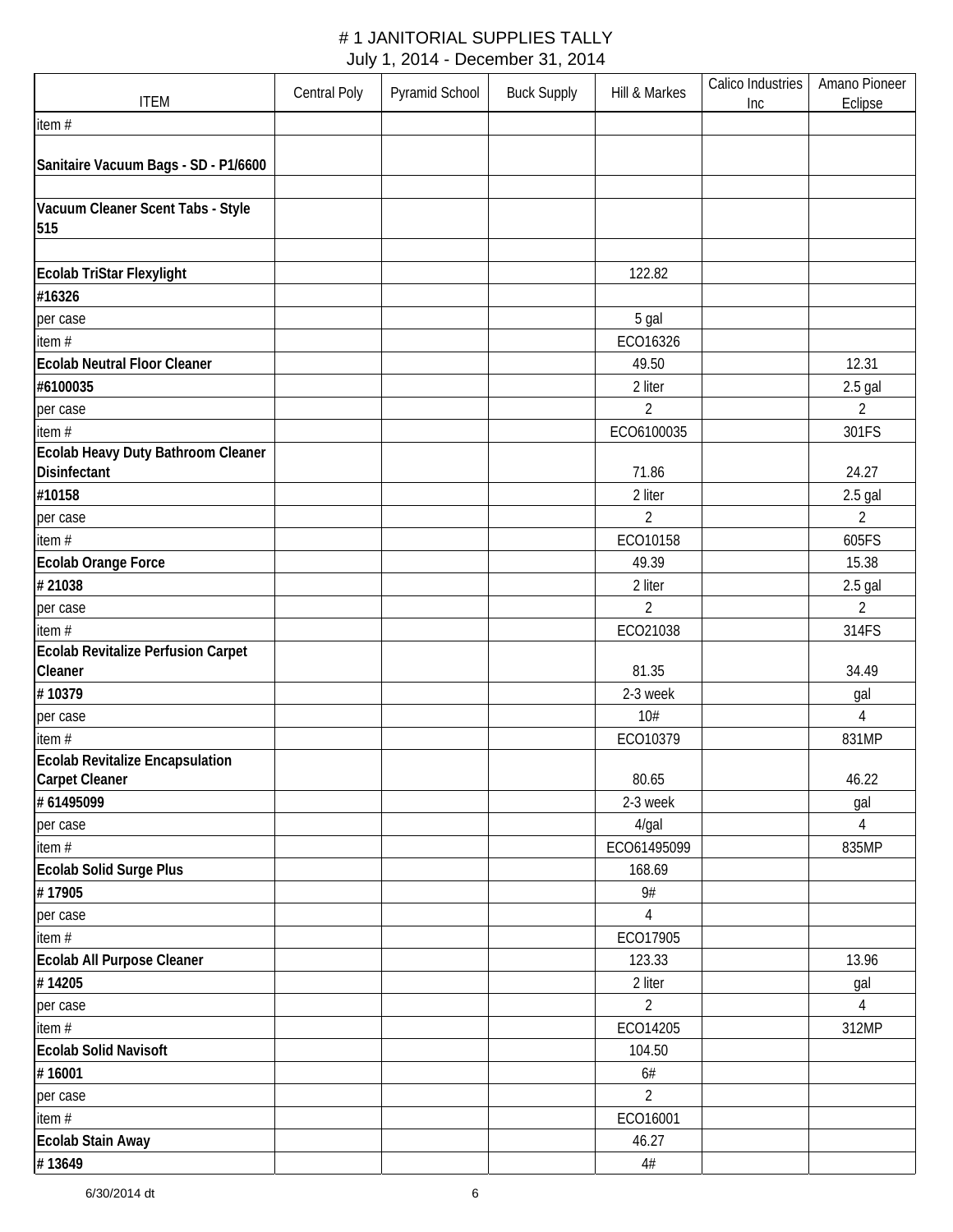| <b>ITEM</b>                           | Central Poly  | Pyramid School                   | <b>Buck Supply</b> | Hill & Markes                 | Calico Industries<br>Inc | Amano Pioneer<br>Eclipse |
|---------------------------------------|---------------|----------------------------------|--------------------|-------------------------------|--------------------------|--------------------------|
| per case                              |               |                                  |                    | $\overline{2}$                |                          |                          |
| item #                                |               |                                  |                    | ECO13649                      |                          |                          |
| Disposable Multipurpose Rags          |               | 84.98                            |                    | 27.16                         |                          |                          |
|                                       |               |                                  |                    |                               |                          |                          |
| per case                              |               | 800/cs                           |                    | 800/bx                        |                          |                          |
| item #                                |               | 05800                            |                    | KIM05800                      |                          |                          |
| <b>Glass Cleaner</b>                  |               |                                  |                    | 17.50                         |                          | 33.73                    |
|                                       |               |                                  |                    | qt                            |                          | gal                      |
| per case                              |               |                                  |                    | 12                            |                          | $\overline{4}$           |
| item #                                |               |                                  |                    | SMZ08012                      |                          | 341MP                    |
|                                       |               |                                  |                    |                               |                          |                          |
| Antibacterial Foam Soap w/Dispenser   |               |                                  | 47.05              | 40.35                         |                          |                          |
| GOJ-5150-06 Buck (dispenser)          |               |                                  | 1250ml             | 1250ml                        |                          |                          |
| per case                              |               |                                  | $\overline{4}$     | 3                             |                          |                          |
| item#                                 |               |                                  | BAY12504           | GJE5162EXL                    |                          |                          |
|                                       |               |                                  |                    |                               |                          |                          |
| MPC Flashback SB Spray Buff or Equal  |               |                                  |                    | 78.00                         |                          | 12.01                    |
|                                       |               |                                  |                    | gal                           |                          | gal                      |
| per case                              |               |                                  |                    | $\overline{4}$                |                          | $\overline{4}$           |
| item#                                 |               |                                  |                    | JNJ4116                       |                          | 211MP                    |
| MPC All-Surf All Purpose Cleaner or   |               |                                  |                    |                               |                          |                          |
| Equal                                 |               |                                  |                    | 15.00                         |                          | 10.22                    |
|                                       |               |                                  |                    | gal                           |                          | $2.5$ gal                |
| per case                              |               |                                  |                    | $\overline{4}$                |                          | $\overline{2}$           |
| item#                                 |               |                                  |                    | SMZP2666004                   |                          | 345FS                    |
| Simonize Freedom Bowl Cleaner - 4 gal |               |                                  |                    |                               |                          |                          |
| or equal                              |               |                                  |                    | 18.85                         |                          | 19.42                    |
|                                       |               |                                  |                    | gal                           |                          | qt                       |
| per case                              |               |                                  |                    | $\overline{4}$<br>SMZF1232004 |                          | 12                       |
| item#                                 |               |                                  |                    |                               |                          | 3048Q12                  |
| Magic Erasers (Mr. Clean) or equal    |               | 18.72                            | 21.75              | 21.53                         |                          |                          |
|                                       |               |                                  |                    |                               |                          |                          |
| per case                              |               | 36/cs                            | 24/cs              | 6/4/cs                        |                          |                          |
| item $#$                              |               | H7150                            | LG-PGC82027        | PNG82027                      |                          |                          |
| Orange Glo or equal                   |               |                                  |                    |                               |                          |                          |
|                                       |               |                                  |                    |                               |                          |                          |
| <b>Enmotion Towels</b>                | 39.50         |                                  | 44.90              | 43.59<br>800'                 |                          |                          |
| <b>Brown</b>                          | 800'          |                                  | 800'               |                               |                          |                          |
| per case                              | 6             |                                  | 6                  | $\boldsymbol{6}$              |                          |                          |
| item #                                | <b>VD816B</b> |                                  | GP-89480           | GPF89480                      |                          |                          |
| <b>Enmotion Towels</b>                | 39.50         |                                  | 46.90              | 46.63                         |                          |                          |
| White                                 | 800'          |                                  | 800'               | 800'                          |                          |                          |
| per case                              | 6             |                                  | 6                  | 6                             |                          |                          |
| item #                                | <b>VD816B</b> |                                  | GP-89460           | GPF89470                      |                          |                          |
| Urinal Blocks - Krystal or equal      |               | 70.08                            |                    | 80.00                         |                          |                          |
|                                       |               | 144                              |                    | 12/12                         |                          |                          |
| per case                              |               |                                  |                    | 30Z                           |                          |                          |
| item#<br>6/30/2014 dt                 |               | Krystal 12-4PS<br>$\overline{7}$ |                    | <b>NIL1000</b>                |                          |                          |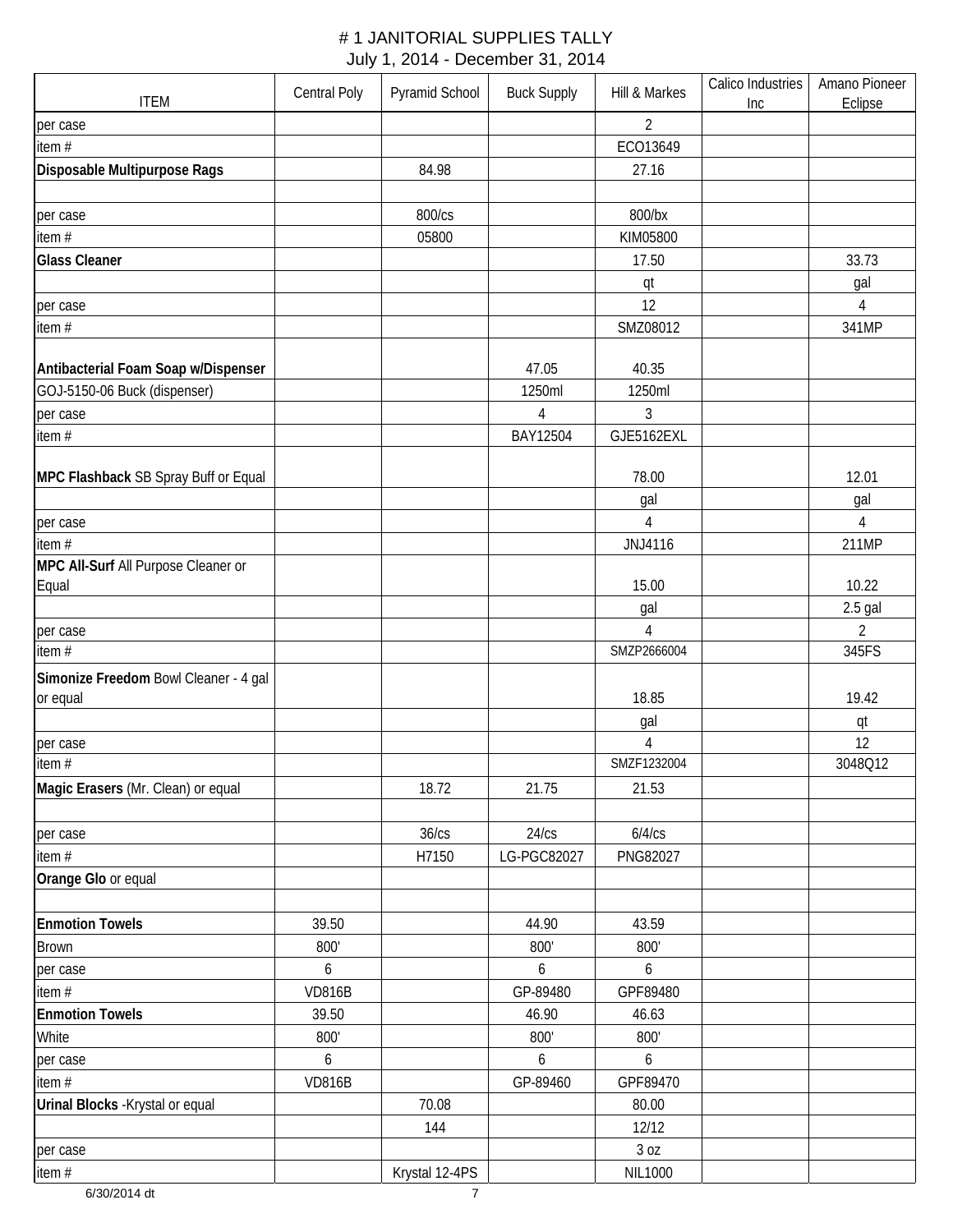|                                                | Central Poly | Pyramid School | <b>Buck Supply</b> | Hill & Markes                    | Calico Industries | Amano Pioneer |
|------------------------------------------------|--------------|----------------|--------------------|----------------------------------|-------------------|---------------|
| <b>ITEM</b>                                    |              |                |                    |                                  | Inc               | Eclipse       |
| <b>Revitalize Carp Cleaner</b>                 |              |                |                    | 40.26                            |                   |               |
| 61495077                                       |              |                |                    | 2 liter                          |                   |               |
| per case                                       |              |                |                    | 2                                |                   |               |
| item#                                          |              |                |                    | ECO61495077                      |                   |               |
| Oasis 63 - disinfectant                        |              |                |                    | 51.71                            |                   |               |
| # ECO14206                                     |              |                |                    | 2 liter                          |                   |               |
| per case                                       |              |                |                    | $\overline{2}$                   |                   |               |
| item #                                         |              |                |                    | ECO14206                         |                   |               |
| Oasis 41 - glass cleaner                       |              |                |                    | 47.60                            |                   |               |
| # ECO24156                                     |              |                |                    | 2 liter                          |                   |               |
| per case                                       |              |                |                    | 2                                |                   |               |
| item#                                          |              |                |                    | ECO6100289                       |                   |               |
| Oasis Pro 16                                   |              |                |                    | 49.39                            |                   |               |
| # ECO21038                                     |              |                |                    | 2 liter                          |                   |               |
| per case                                       |              |                |                    | 2                                |                   |               |
| item#                                          |              |                |                    | ECO21038                         |                   |               |
| MINIMUM ORDER TO AVOID<br><b>SHIPPING FEES</b> |              | \$50           |                    | \$250 or \$25.00<br>sm order fee |                   |               |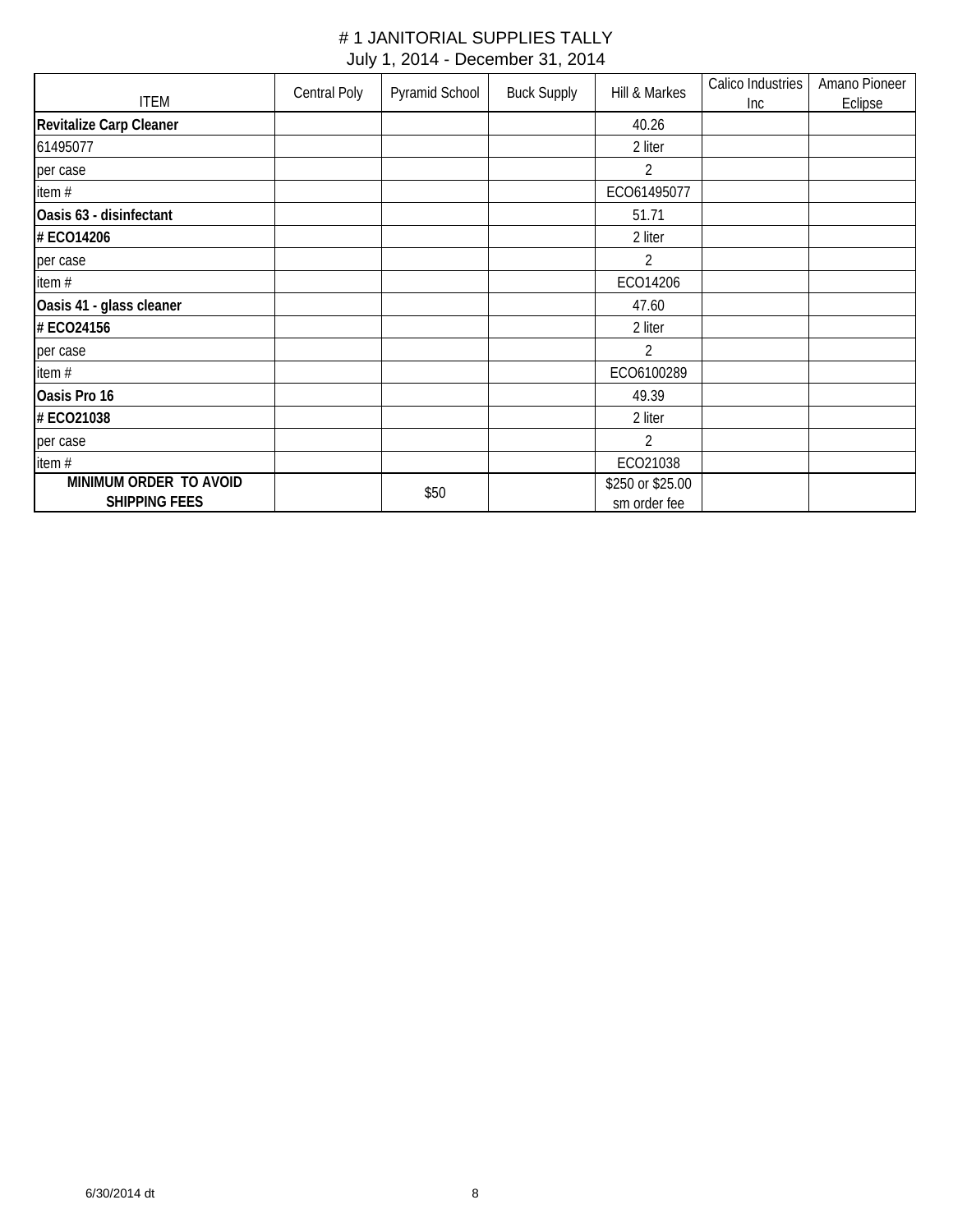\$250 or \$25 sm

|                                   |                |                     | \$50                       |                    | order chg     |                |
|-----------------------------------|----------------|---------------------|----------------------------|--------------------|---------------|----------------|
| <b>ITEM</b>                       | <b>NYSID</b>   | <b>Central Poly</b> | Pyramid School<br>Products | <b>Buck Supply</b> | Hill & Markes | Calico Ind Inc |
| <b>All-Purpose Liquid Cleaner</b> | 41.70          |                     |                            |                    | 15.00         |                |
| gal                               |                |                     |                            |                    |               |                |
| per case                          | 4 gal          |                     |                            |                    | 4 gal         |                |
| item#                             | D4505-0000-000 |                     |                            |                    | SMZP2666004   |                |
| <b>Aluminum Foil</b>              |                |                     |                            | 15.96              | 14.50         | 20.70          |
| per case                          |                |                     |                            |                    |               |                |
| item#                             |                |                     |                            | AC-AF185S          | <b>WES294</b> | 61805          |
| <b>Apron Plastic</b>              |                |                     | 32.98                      | 3.46               | 39.50         | 32.74          |
|                                   |                |                     |                            | 28x46              |               | 24x42          |
| per case                          |                |                     | 1,000                      | 100                | 10/100        | 1M             |
| item#                             |                |                     | Tradex P2442               | SA-DAP1.2528x46    | ISL250011     | DAP1.25        |
| Bags: 10# Elephant                |                |                     |                            | 20.44              | 35.75         |                |
|                                   |                |                     |                            | 500                |               |                |
|                                   |                |                     |                            |                    |               |                |
| per case                          |                |                     |                            | BSD-10LB HVS       | 1,000         |                |
| item#                             |                |                     |                            |                    | DUO80042      |                |
| Bags: 10# Brown                   |                |                     |                            | 11.13              | 10.50         |                |
| per case                          |                |                     |                            | 500                | 500           |                |
| item#                             |                |                     |                            | BSD-10LB-REG       | DUO80985      |                |
| Bags: 8# Brown Paper              |                |                     |                            | 10.98              | 9.60          |                |
| per case                          |                |                     |                            | 500                | 500           |                |
| item#                             |                |                     |                            | BSD-8LB-REG        | DUO80984      |                |
| Bags: 6# White - waxed            |                | 46.19               |                            |                    | 51.75         |                |
|                                   |                |                     |                            |                    |               |                |
| per case                          |                | 1,000               |                            |                    | 1,000         |                |
| item#                             |                | 06PP                |                            |                    | PPC300296     |                |
| Bags: 6# White                    |                | 46.19               |                            | 14.27              | 12.27         |                |
| per case                          |                | 1,000               |                            | 500                | 500           |                |
| item #                            |                | 06PP                |                            | <b>BSD-6LB WHI</b> | DU081223      |                |
| Bags: 6# Brown                    |                |                     |                            | 9.61               | 8.80          |                |
|                                   |                |                     |                            | 500                | 500           |                |
| per case                          |                |                     |                            | <b>BSD-6LB REG</b> |               |                |
| item#                             |                |                     |                            |                    | DUO80983      |                |
| Bags: 4# Brown                    |                |                     |                            | 7.43               | 7.10          |                |
| per case                          |                |                     |                            | 500                | 500           |                |
| item #                            |                |                     |                            | BSD-4LB-REG        | DU081007      |                |
| Garbage Bags - Heavy              |                | 20.60               |                            | 28.96              | 18.65         | 10.84          |
| 30-33 gal                         |                |                     |                            |                    |               |                |
| per case                          |                | 500                 |                            | 500                | 250           | 100            |
| item #                            |                | CP3033GH            |                            | <b>CRHD 3340H</b>  | FORCRHD3340X  | 9910293        |
| Garbage Bags - Heavy Duty - Black |                | 15.90               |                            | 19.90              | 24.10         | 18.50          |
| 56 gal                            |                |                     |                            |                    |               |                |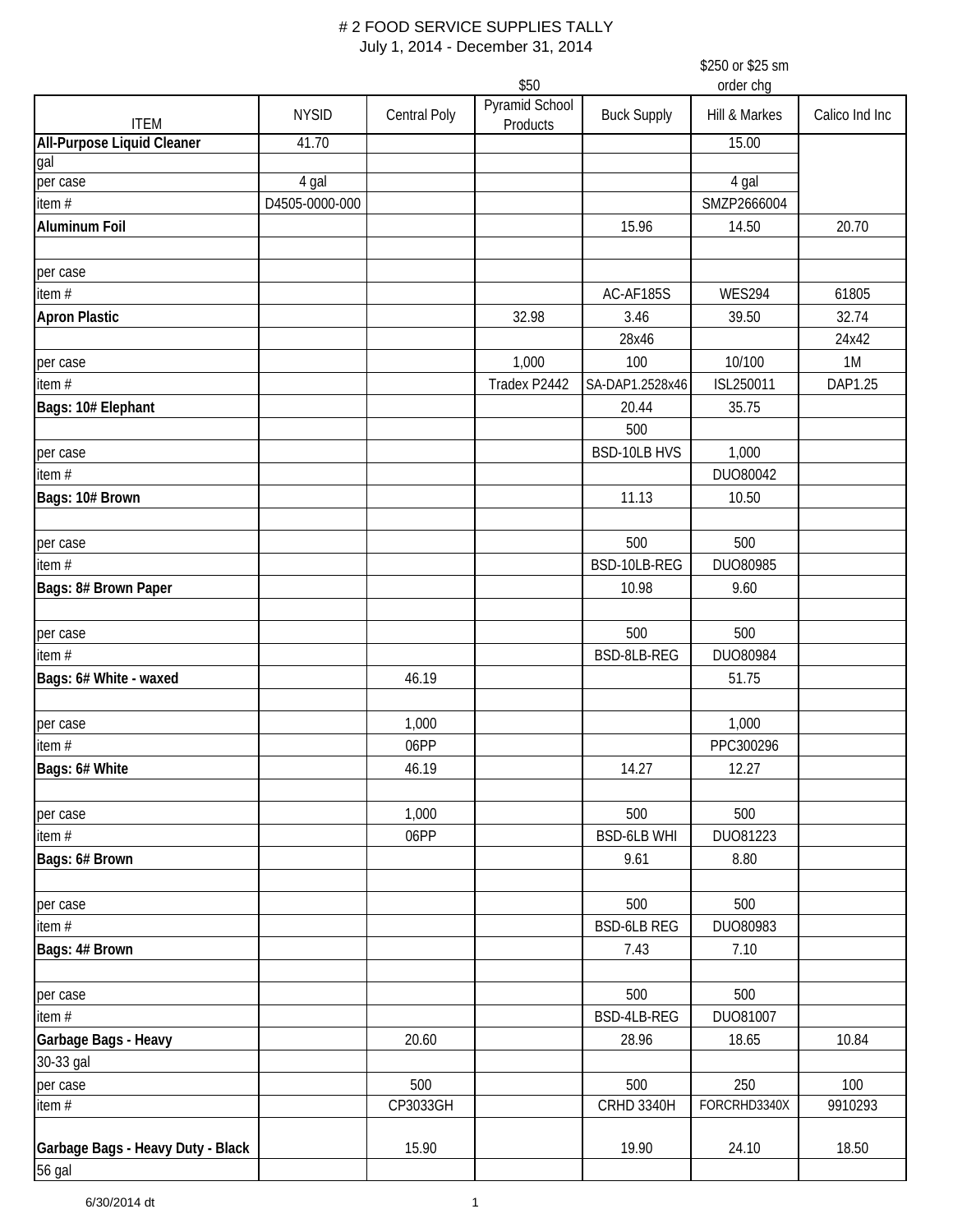|                                   |                |                     |                            |                    | \$250 or \$25 sm |                |
|-----------------------------------|----------------|---------------------|----------------------------|--------------------|------------------|----------------|
|                                   |                |                     | \$50                       |                    | order chg        |                |
| <b>ITEM</b>                       | <b>NYSID</b>   | <b>Central Poly</b> | Pyramid School<br>Products | <b>Buck Supply</b> | Hill & Markes    | Calico Ind Inc |
| per case                          |                | 1,000               |                            | 100                | 100              | 100            |
| item#                             |                | CP56K               |                            | NYC60H             | FORBCH60         | 9910579        |
| Garbage Bags - Heavy Duty - Clear |                | 15.95               |                            | 33.80              | 24.25            | 22.95          |
| 56 gal                            |                |                     |                            |                    |                  |                |
| per case                          |                | 250                 |                            | 100                | 100              | 100            |
| item#                             |                | CP56N               |                            | CL60X              | FORCL60H         | 9910742        |
| Poly Bags                         |                | 12.00               |                            | 15.81              | 8.96             | 10.44          |
| 6x3x15                            |                |                     |                            |                    |                  |                |
| per case                          |                | 1,000               |                            | 1,000              | 1,000            | 1,000          |
| item#                             |                | CP6315              |                            | EL-7G063015        | FOR110NP         | 9940111        |
| Poly Bags                         |                | 10.90               |                            |                    | 20.51            | 10.44          |
| 10x18x24                          |                |                     |                            |                    |                  |                |
| per case                          |                | 500                 |                            |                    | 500              | 250            |
| item $#$                          |                | CP1824              |                            |                    | FOR152NPM        | 9930575        |
| Sandwich Bags: #130 wax           |                |                     |                            |                    | 69.40            |                |
|                                   |                |                     |                            |                    |                  |                |
| per case                          |                |                     |                            |                    | 6/1,000          |                |
| item $#$                          |                |                     |                            |                    | PPC300404        |                |
| Sandwich Bags: plastic            |                |                     | 11.98                      | 7.48               | 14.30            | 12.44          |
|                                   |                |                     |                            |                    |                  |                |
| per case                          |                |                     | 500                        | 2,000              | 3/2M             | 2m             |
| item $#$                          |                |                     | ZipOt                      | EL-HD07            | <b>ISL2001</b>   | 9950004        |
| Zip Lock Bags                     |                |                     | 11.99                      |                    | 16.51            | 41.94          |
| gallon                            |                |                     |                            |                    |                  |                |
| per case                          |                |                     | 250                        |                    | 250              | 1,000          |
| item#                             |                |                     | ZipGal                     |                    | <b>REYRS1011</b> | 9950138        |
| <b>Banquet Paper</b>              |                |                     |                            | 16.41              | 16.45            |                |
| per case                          |                |                     |                            |                    |                  |                |
| item#                             |                |                     |                            | HM-260045          | <b>ROYTCD</b>    |                |
| <b>Bleach</b>                     | 28.36          |                     |                            | 9.40               | 13.50            |                |
| gal                               |                |                     |                            |                    | 121 oz           |                |
| per case                          | $4$ /gal       |                     |                            | 6                  | 3                |                |
| item#                             | D4726-0000-000 |                     |                            | CR-BLEACH-6        | CLX30966         |                |
| 5 oz Bowls                        |                |                     |                            | 14.55              | 14.32            | 15.75          |
|                                   |                |                     |                            |                    |                  |                |
| per case                          |                |                     |                            | 1,000              | 1,000            | 1M             |
| item#                             |                |                     |                            | DC-5BWWC           | GEN80500         | DU005501       |
| 10 oz Bowls - Styrofoam           |                |                     |                            | 32.16              | 32.20            |                |
|                                   |                |                     |                            |                    |                  |                |
| per case                          |                |                     |                            | 1,000              | 20/50            |                |
| item #                            |                |                     |                            | DC-10B20           | DRT10B20         |                |
| 10 oz Bowl Lid                    |                |                     |                            | 16.81              | 16.82            |                |
| per case                          |                |                     |                            | 1,000              | 10/100           |                |
| item#                             |                |                     |                            | DC-20JL            | DRT20JL          |                |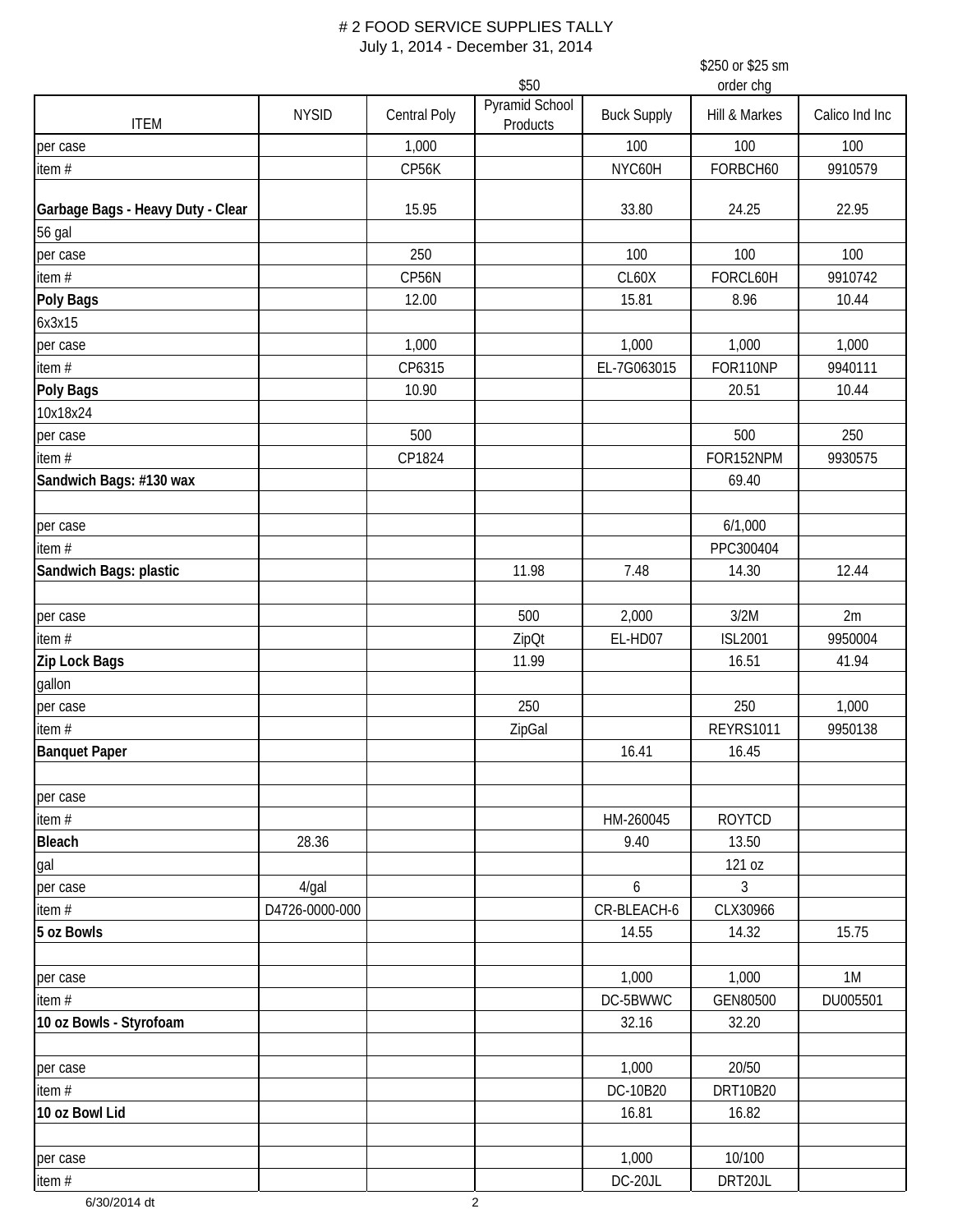|                                |              |                     |                            |                    | \$250 or \$25 sm |                |
|--------------------------------|--------------|---------------------|----------------------------|--------------------|------------------|----------------|
|                                |              |                     | \$50                       |                    | order chg        |                |
| <b>ITEM</b>                    | <b>NYSID</b> | <b>Central Poly</b> | Pyramid School<br>Products | <b>Buck Supply</b> | Hill & Markes    | Calico Ind Inc |
| 12 oz Bowls                    |              |                     |                            | 14.55              | 13.17            | 16.00          |
| per case                       |              |                     |                            | 1,000              | 8/125            | 1M             |
| item #                         |              |                     |                            | DC-12BWWC          | GEN82100         | DU5006501      |
| Coffee Filters                 |              |                     |                            |                    | 5.21             |                |
| 18 x 7.5                       |              |                     |                            |                    |                  |                |
| per case                       |              |                     |                            |                    | 250              |                |
| item #                         |              |                     |                            |                    | CBUNBCF250       |                |
| Comet All Purpose Bleach Spray |              |                     | 41.98                      |                    | 42.60            |                |
|                                |              |                     | 32 oz                      |                    |                  |                |
| per case                       |              |                     | 8                          |                    | 3/gal            |                |
| item#                          |              |                     | PGC02287                   |                    | PNG02291         |                |
| Container - Styrofoam - Hinged |              |                     |                            | 13.25              | 14.21            |                |
| 9x9x3                          |              |                     |                            |                    |                  |                |
| per case                       |              |                     |                            | 200                | 200              |                |
| item#                          |              |                     |                            | DC-90HTPF1         | GEN200VW         |                |
| Container - Styrofoam - Hinged |              |                     |                            | 13.25              | 18.09            | 21.14          |
| 6x6x3                          |              |                     |                            |                    |                  |                |
| per case                       |              |                     |                            | 200                | 500              | 500            |
| item#                          |              |                     |                            | DC-60HT1           | GEN22500         | DU401101       |
| <b>Cotton Cloth</b>            |              |                     |                            |                    |                  | 6.48           |
| 16 x 18                        |              |                     |                            |                    |                  |                |
| per case                       |              |                     |                            |                    |                  | 12             |
| item #                         |              |                     |                            |                    |                  | 14BM161924     |
| <b>Cream Cleanser</b>          |              |                     | 37.95                      |                    | 19.50            |                |
| qt                             |              |                     | 32 oz                      |                    | qt               |                |
| per case                       |              |                     | 9                          |                    | 12               |                |
| item $#$                       |              |                     | PGC53835                   |                    | SMZG1325012      |                |
| Cup - Foam - squat - 4 oz      |              |                     |                            |                    | 16.95            |                |
|                                |              |                     |                            |                    |                  |                |
| per case                       |              |                     |                            | 1,000              | 20/50            |                |
| item#                          |              |                     |                            | $DC-4J6$           | DRT4J6           |                |
| Lid for above                  |              |                     |                            | 9.76               | 9.56             |                |
| per case                       |              |                     |                            | 1,000              | 10/100           |                |
| item $#$                       |              |                     |                            | DC-6JL             | DRT6JL           |                |
| Cup - Foam - squat - 8 oz      |              |                     |                            | 30.92              | 30.30            |                |
| per case                       |              |                     |                            | 1,000              | 20/50            |                |
| item#                          |              |                     |                            | DC-8SJ20           | DRT8SJ20         |                |
| Lid for above                  |              |                     |                            | 16.81              | 16.82            |                |
| per case                       |              |                     |                            | 1,000              | 10/100           |                |
| item#                          |              |                     |                            | DC-20JL            | DRT20JL          |                |
| Cup: Hot/Cold, 8 oz            |              |                     |                            | 15.90              | 16.45            |                |
| DC8J                           |              |                     |                            |                    |                  |                |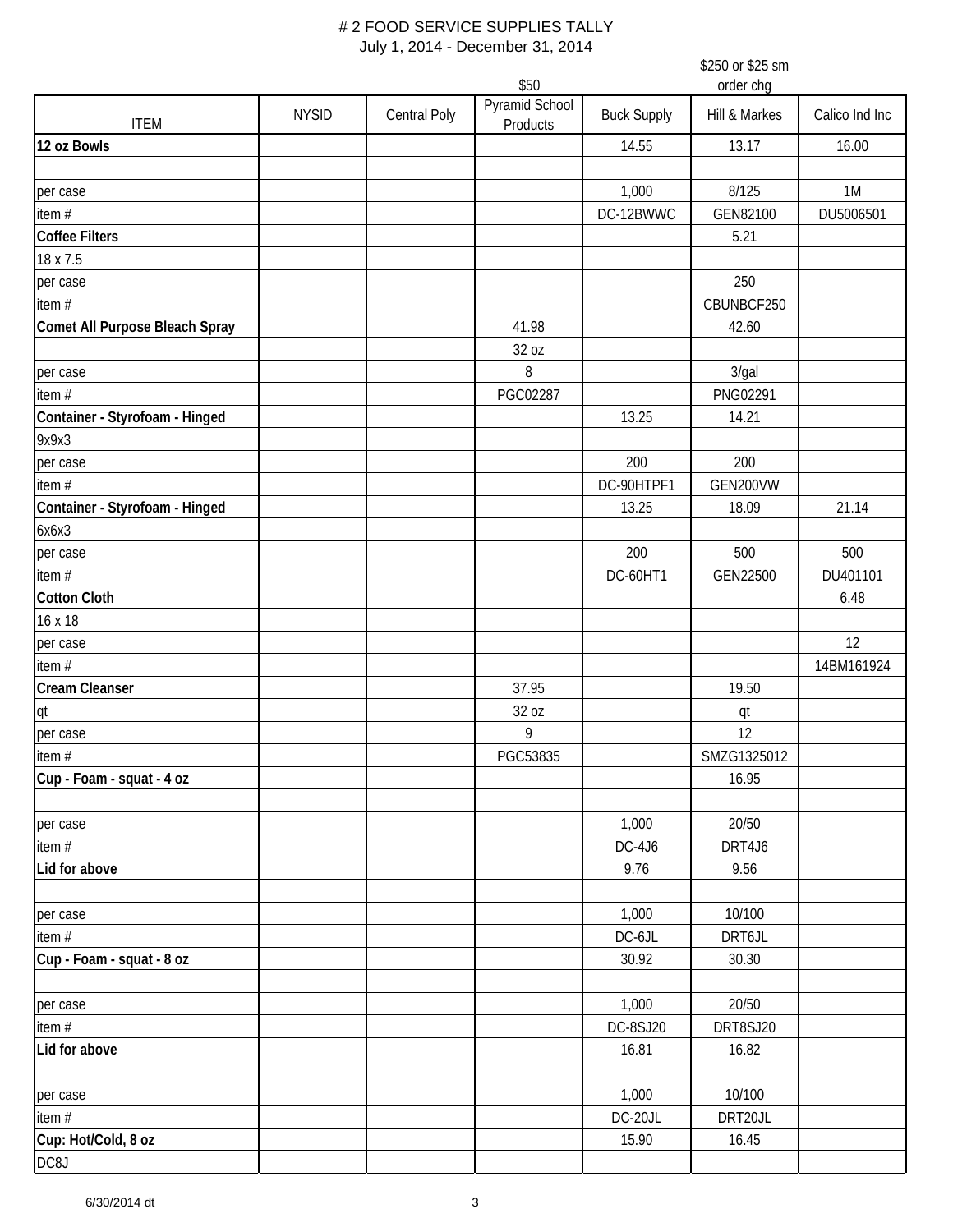|                                                       |              |                     |                            |                    | \$250 or \$25 sm |                 |
|-------------------------------------------------------|--------------|---------------------|----------------------------|--------------------|------------------|-----------------|
|                                                       |              |                     | \$50                       |                    | order chg        |                 |
| <b>ITEM</b>                                           | <b>NYSID</b> | <b>Central Poly</b> | Pyramid School<br>Products | <b>Buck Supply</b> | Hill & Markes    | Calico Ind Inc  |
| per case                                              |              |                     |                            | 1,000              | 25/40            |                 |
| item #                                                |              |                     |                            | DC-8J8             | DRT8J8           |                 |
| Lid for above: Hot/Cold, 8 oz                         |              |                     |                            | 9.97               | 9.98             |                 |
| per case                                              |              |                     |                            | 1,000              | 10/100           |                 |
| item $#$                                              |              |                     |                            | DC-8JL             | DRT8JL           |                 |
| Cup: Souffle, 2 oz                                    |              |                     |                            | 23.57              | 24.15            | 22.63           |
| DC8J                                                  |              |                     |                            |                    |                  |                 |
| per case                                              |              |                     |                            | 2,500              | 10/250           | 2,500           |
| item $#$                                              |              |                     |                            | <b>DC-200PC</b>    | <b>SLOB200</b>   | Calico 2 oz cup |
| Cup Lid: Souffle, 2 oz                                |              |                     |                            | 21.50              | 23.86            | 22.32           |
| per case                                              |              |                     |                            | 2,500              | 25/100           | 2,500           |
| item $#$                                              |              |                     |                            | DC200PCL           | SLOPL2           | Calico 2 oz lid |
|                                                       |              |                     |                            |                    |                  |                 |
| Deli Container - clear w/lid - 12 oz -<br>rectangular |              |                     |                            |                    | 26.40            |                 |
| per case                                              |              |                     |                            |                    | 200              |                 |
| item#                                                 |              |                     |                            |                    | GENAD12          |                 |
| Dinex 8 oz disposible lids for 8 oz<br>Turnbury mugs  |              |                     |                            |                    | 35.50            | 43.29           |
|                                                       |              |                     |                            |                    |                  |                 |
| per case                                              |              |                     |                            |                    | 1M               | 1M              |
| item $#$                                              |              |                     |                            |                    | DIN30008775      | 30008775        |
| Dawn Dish Soap                                        |              |                     | 57.98                      |                    | 50.95            |                 |
| gal                                                   |              |                     |                            |                    |                  |                 |
| per case                                              |              |                     | 4/gal                      |                    | $4$ /gal         |                 |
| item #                                                |              |                     | PGC02613                   |                    | PNG57445         |                 |
| <b>Dishwasher Detergent</b>                           |              |                     |                            |                    | 30.68            |                 |
| Cascade or equal                                      |              |                     |                            |                    | 45 oz            |                 |
| per case                                              |              |                     |                            |                    | 9                |                 |
| item #                                                |              |                     |                            |                    | PNG40148         |                 |
| <b>Excaliber Sanitizer</b>                            |              |                     |                            |                    |                  |                 |
| per case                                              |              |                     |                            |                    |                  |                 |
| item $#$                                              |              |                     |                            |                    |                  |                 |
| Film - 18" x 500'                                     |              |                     |                            | 13.38<br>2,000'    | 11.99            |                 |
| per case                                              |              |                     |                            |                    |                  |                 |
| item $#$                                              |              |                     |                            | AC-CW182           | <b>WES182</b>    |                 |
| Flash Dri                                             |              |                     |                            |                    | 36.76            |                 |
| 5 gal                                                 |              |                     |                            |                    |                  |                 |
| per case                                              |              |                     |                            |                    | 5 gal            |                 |
| item #                                                |              |                     |                            |                    | SMZC0710005      |                 |
| Gloves - latex - medium - for food                    |              |                     |                            |                    |                  |                 |
| handling                                              | 48.04        | 36.98               | 34.20                      | 3.41               | 36.60            | 34.20           |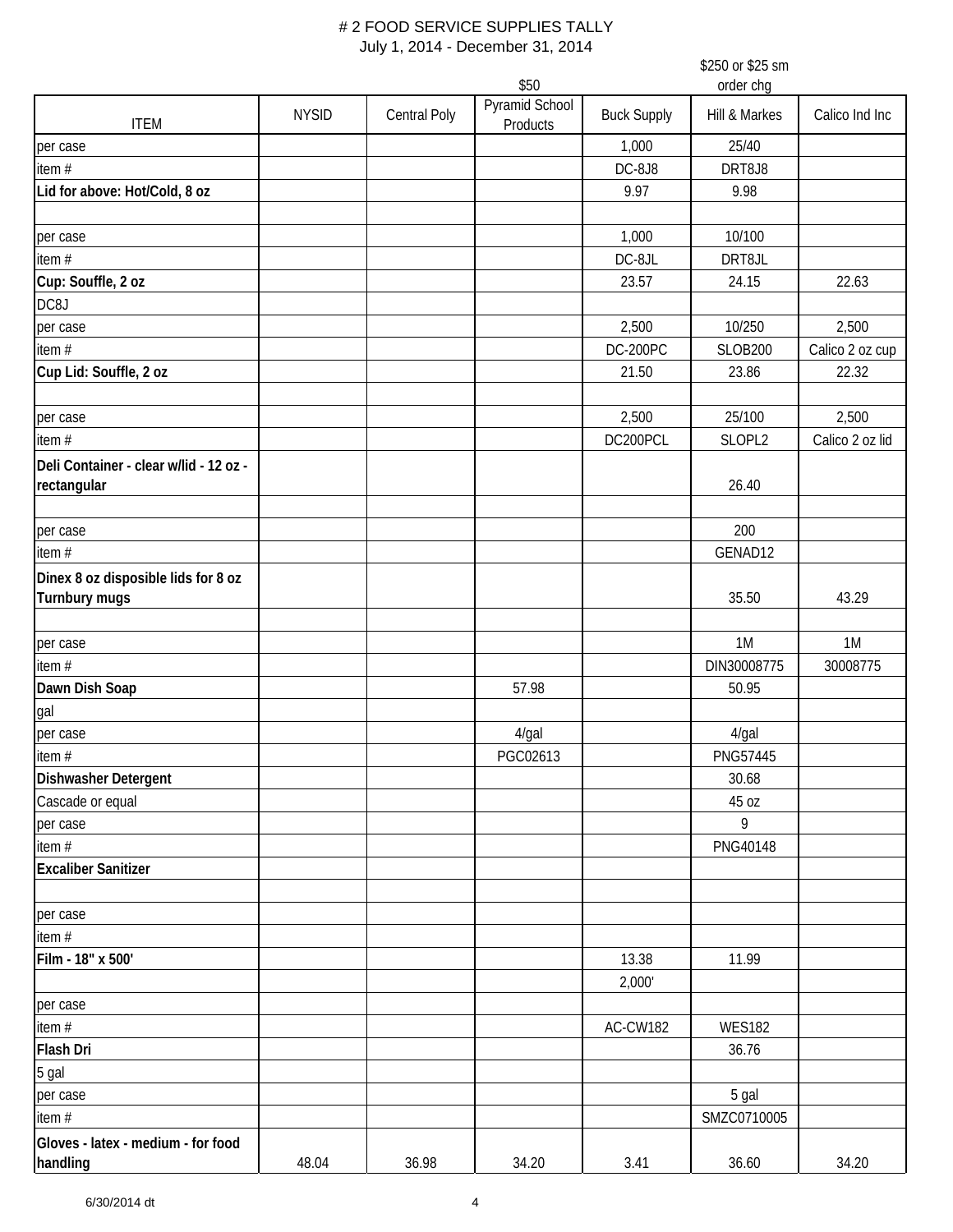\$250 or \$25 sm

\$50 order chg ITEM NYSID Central Poly Pyramid School<br>Products anna School Buck Supply Hill & Markes Calico Ind Inc for food handling per case 1,000 1,000 100/10 100 10/100 10/100 item # C3316-0000-MED LGPPG-M Tradex LMD5101 SA-GRDR-MD ISL100204 29GP103M **Gloves - latex - large - for food handling** 48.04 36.98 34.20 3.41 36.60 34.20 for food handling per case 1,000 1,000 100/10 100 10/100 10/100 item # C3316-0000-LGE LGPPG-L Tradex LLG5101 SA-GRDR-LG ISL100206 29GP104M **Gloves - plastic - for food handling | 9.51 | 39.68 | 3.89 | 2.16 | 43.80 | 36.10** for food handling per case 100/10 10,000 1,000 500 10/10/100 10/10/100 item # C3427-0000-LGE PEHD Tradex PLG6501 SA-GDPE-MD5 ISL104GB2-6 29G4 **Hair Nets** 10.44 106.59 94.40 per case 144 10/144 10/144 10/144 10/144 10/144 10/144 10/144 10/144 10/144 10/144 10/144 10/144 10/144 10/144 item # SA-DPLW-22-LB FDIHN 500BR DPLW-22 **Heavy Duty Floor Cleaner** 16.95 liquid per case and the contract of the contract of the contract of the contract of the contract of the contract of the contract of the contract of the contract of the contract of the contract of the contract of the contract of t item # SMZB0320004 **Laundry Detergent** 1 20.75 liquid per case the second control of the second second second second second second second second second second second second second second second second second second second second second second second second second second secon item # SMZW420004 SMZW420004 SMZW420004 SMZW420004 **Laundry Detergent** 22.35 powder per case  $50 \neq$ item #  $\blacksquare$  SMZC0597050 **Lime Away** 23.50 per case the contract of the contract of the contract of the contract of the contract of the contract of the contract of the contract of the contract of the contract of the contract of the contract of the contract of the c item #  $\blacksquare$  SMZL2125004 **Napkins - 1 ply** 24.50 24.50 24.50 per case 6,000 6,000 item # B2913-0000-000 MORM1250MS **Pan Liners** 31.50 33.31 16.375" x 24.375" per case 1,000 1M item # PPC030025 R-49-1ML **Paper Place Mats** 16.50 white per case the contract of the contract of the contract of the contract of the contract of the contract of the contract of the contract of the contract of the contract of the contract of the contract of the contract of the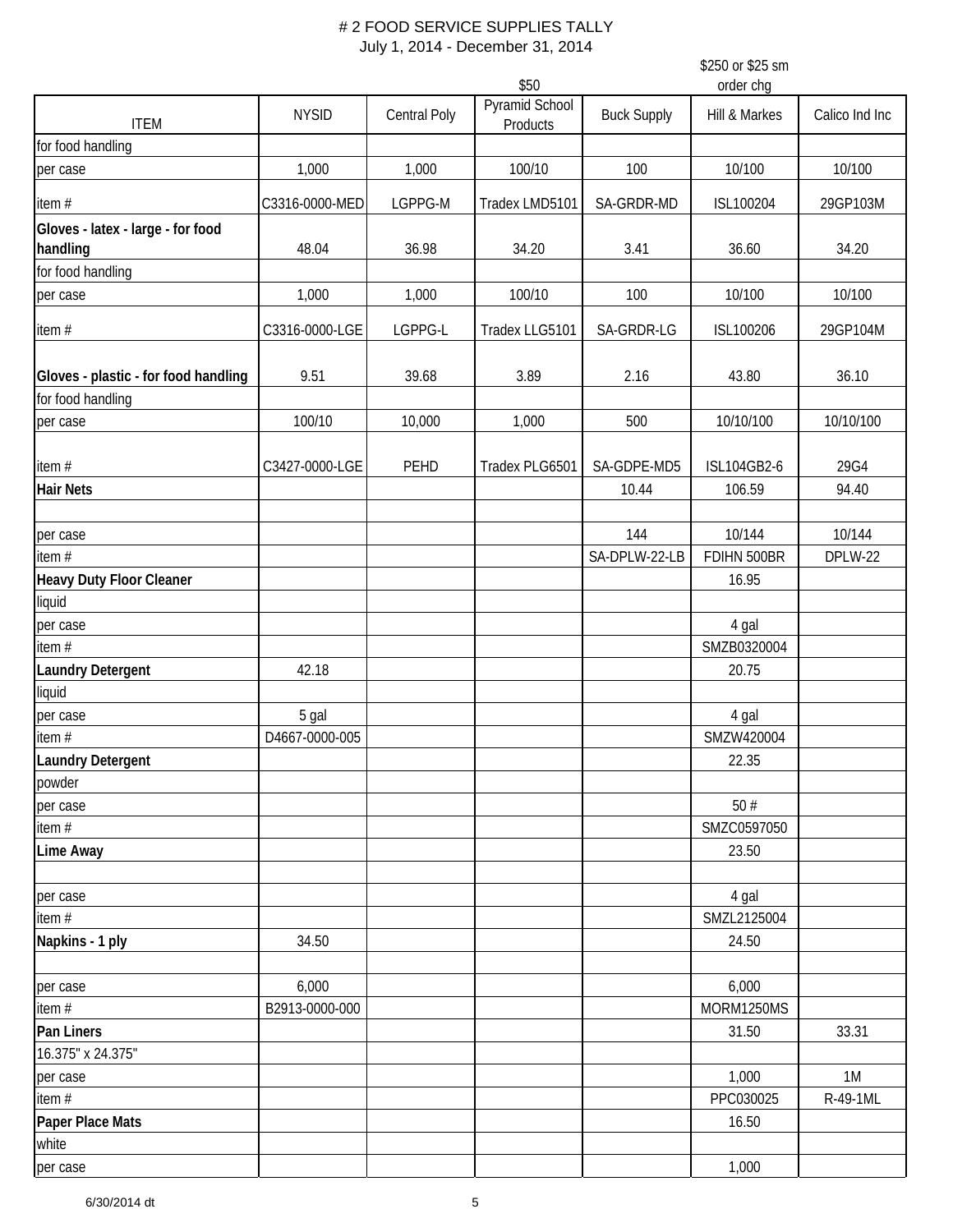\$250 or \$25 sm

|                             |              |                        | \$50                       | order chg          |               |                |  |
|-----------------------------|--------------|------------------------|----------------------------|--------------------|---------------|----------------|--|
| <b>ITEM</b>                 | <b>NYSID</b> | <b>Central Poly</b>    | Pyramid School<br>Products | <b>Buck Supply</b> | Hill & Markes | Calico Ind Inc |  |
| item#                       |              |                        |                            |                    | <b>SNF150</b> |                |  |
| Paper Place Mats            |              |                        |                            |                    | 16.50         |                |  |
| green                       |              |                        |                            |                    |               |                |  |
| per case                    |              |                        |                            |                    | 1,000         |                |  |
| item#                       |              |                        |                            |                    | SNF6025       |                |  |
| Paper Place Mats            |              |                        |                            |                    | 16.50         |                |  |
| red                         |              |                        |                            |                    |               |                |  |
| per case                    |              |                        |                            |                    | 1,000         |                |  |
| item #                      |              |                        |                            |                    | SNF6005       |                |  |
| Paper Towels - Brown        |              |                        |                            |                    | 37.70         |                |  |
| (for Towel Master)          |              |                        |                            |                    |               |                |  |
| per case                    |              |                        |                            |                    | 12/450        |                |  |
| item#                       |              |                        |                            |                    | GPF19724      |                |  |
| Paper Towels - White        |              | 17.67                  |                            | 17.50              | 17.20         |                |  |
| regular roll                |              | 85                     |                            | 90                 | 85            |                |  |
| per case                    |              | 30                     |                            | 30                 | 30            |                |  |
| item #                      |              | 6350                   |                            | BAY-41000          | CAS4073A1     |                |  |
| <b>Plastic Forks</b>        |              | 7.95                   |                            | 5.99               | 5.95          | 5.94           |  |
| bulk                        |              |                        |                            |                    |               |                |  |
| per case                    |              | 1,000                  |                            | 1,000              | 1,000         | 1M             |  |
| item#                       |              | <b>FPPWP</b>           |                            | JP-EFW             | NPP406010     | 632491W        |  |
| <b>Plastic Knives</b>       |              | 7.95                   |                            | 5.99               | 5.95          | 5.94           |  |
| bulk                        |              |                        |                            |                    |               |                |  |
|                             |              |                        |                            |                    |               | 1M             |  |
| per case                    |              | 1,000<br><b>KNPPWP</b> |                            | 1,000              | 1,000         |                |  |
| item#                       |              |                        |                            | JP-EKW             | NPP406017     | 632490W        |  |
| <b>Plastic Spoons</b>       |              | 7.95                   |                            | 5.99               | 5.95          | 5.94           |  |
| bulk                        |              |                        |                            |                    |               |                |  |
| per case                    |              | 1,000                  |                            | 1,000              | 1,000         | 1M             |  |
| $\frac{1}{\text{item}}$     |              | <b>TSPPWP</b>          |                            | JP-ESW             | NPP406014     | 632494W        |  |
| <b>Plastic Wrap</b>         |              | 13.99                  |                            | 13.75              | 11.99         | 12.34          |  |
| 18 x 2,000                  |              |                        |                            |                    |               |                |  |
| per case                    |              |                        |                            | AC-AW182           | <b>WES182</b> | 500            |  |
| item#                       |              | 182                    |                            |                    |               | AEP 18x2000    |  |
| Plates - paper - 6"         |              |                        |                            | 12.41              | 9.35          |                |  |
| per case                    |              |                        |                            | 1,000              | 10/100        |                |  |
| item#                       |              |                        |                            | FG-40111           | ASP10106      |                |  |
| Plates - paper - 9"         |              |                        |                            | 21.80              | 16.82         |                |  |
| per case                    |              |                        |                            | 1,200              | 12/100        |                |  |
| item #                      |              |                        |                            | FG-10021           | ASP121005     |                |  |
| Plates - styrofoam - 9"     |              |                        |                            | 13.18              | 12.75         | 14.35          |  |
|                             |              |                        |                            |                    |               |                |  |
| per case                    |              |                        |                            | 500                | 4/125         | 500            |  |
| item#                       |              |                        |                            | DC-9PWC            | GEN80900      | DU5009101      |  |
| Plates - styrofoam - 10.25" |              |                        |                            | 27.00              | 25.26         | 30.73          |  |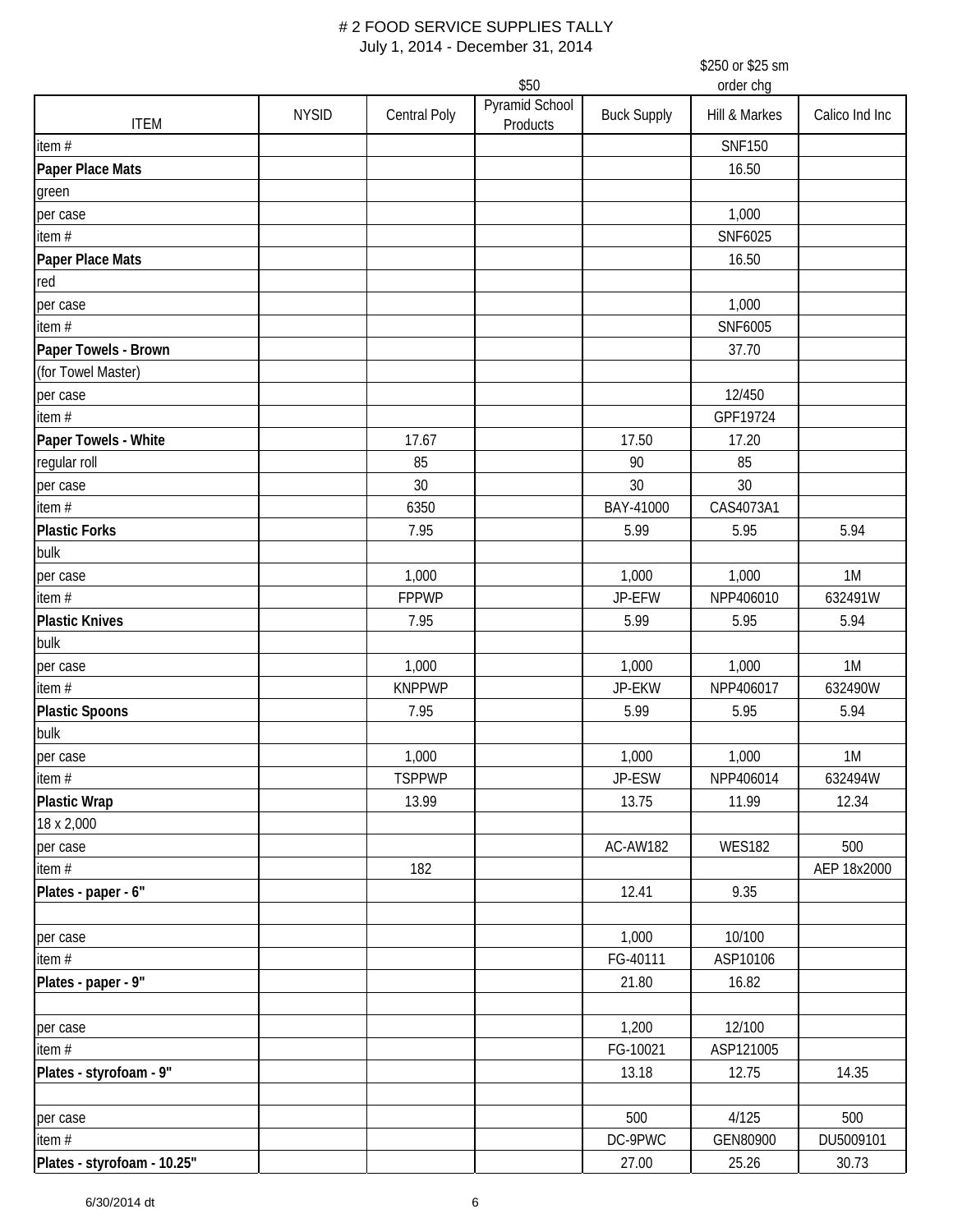\$250 or \$25 sm

\$50 order chg ITEM NYSID Central Poly Pyramid School<br>Products Pyramid School Buck Supply Hill & Markes Calico Ind Inc per case 500 500 4/125 item # DC-10PWC GEN81000 DU5010101 **Powder Cleaner** 22.15 qt 21 oz 21 oz per case 24 24 item # CAL752088 CAL752088 CAL752088 CAL752088 CAL752088 **Sacks 1/6** 29.85 per case 500 **biddens and the case of the case of the case of the case of the case of the case of the case of the case of the case of the case of the case of the case of the case of the case of the case of the case of the** item # DUO80076 **Scotch Brite Pads** 14.22 12.20 10.99 4.96 12.05 12.20 per case | 60 | 60 | 20 | 6/10 | 60 item # D4701-0000-000 5096 LG-PAD196 DSCMD69 24KK810C **Speedball Cleaner 1** 19.90 qt per case the contract of the contract of the contract of the contract of the contract of the contract of the contract of the contract of the contract of the contract of the contract of the contract of the contract of the c item #  $\blacksquare$  SMZC0595012 **Stainless Steel Scrubber** 23.98 77.45 3.58 per case 72 6/12 12 item # 434PP ROYS7756 24TSH103D **Tray - aluminum - 3 compartment HDM** 35.75 38.70 per case 250 250 item # PP 739 30CP PEN73930C **Water Test Strips** QUAQR 7347636 per case item # **Mypalls x 60 13.39** 2 ply / 85 sht per case 12/76 180 180 item # KCC34865 KIM34015 KIM34015 **Zappers All Purpose Towel 2008 10.68 10.68 10.68 10.68 10.68 10.68 10.68 10.68 10.69 10.68 10.69 10.69 10.69 10.69 10.69 10.69 10.69 10.69 10.69 10.69 10.69 10.69 10.69 10.69 10.69 10.69 10.69 10.69 10.69 10.69 10.69 10.6** blue per case 150 **12 12 12 12 12 12 12 12 12 12 12 12 130** item # E811016 CHS03120011 **3 Compartment Trays** 129.25 **Oliver** per case and the contract of the contract of the contract of the contract of the contract of the contract of the contract of the contract of the contract of the contract of the contract of the contract of the contract of t item # OLV2103 **Apex Dishwasher Solid** 95.95 17062 per case  $6/6.75#$